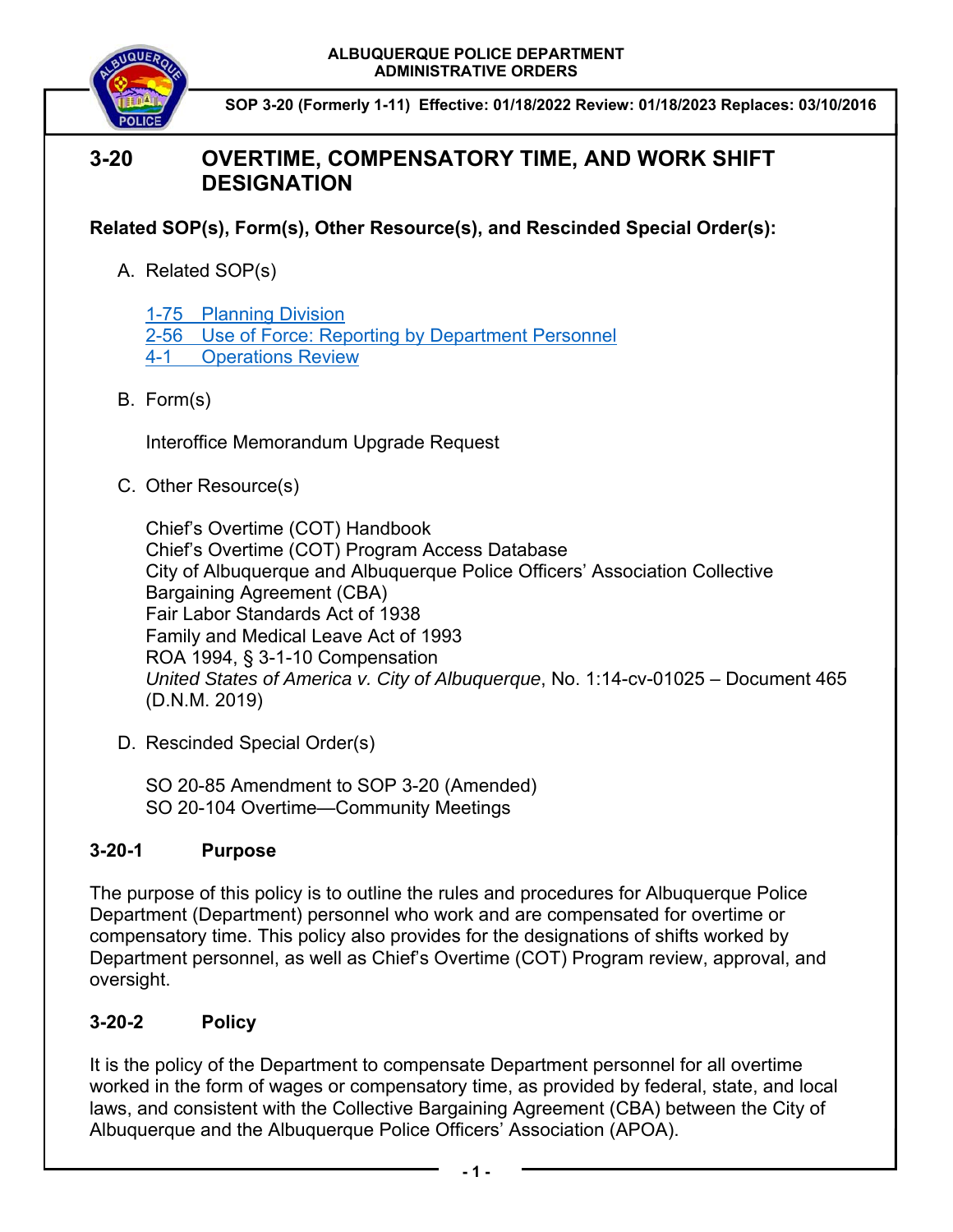

**SOP 3-20 (Formerly 1-11) Effective: 01/18/2022 Review: 01/18/2023 Replaces: 03/10/2016**

#### **3-20-3 Definitions N/A**

A. Backfill

Substitute personnel working as a replacement for personnel of the same rank or role.

B. Call-Back

The status in which Department personnel are expected to respond to phone calls during all hours of the day. A call-back status differs from being in an on-call status because personnel are not expected to respond to a call-out to resume their regular duties during off hours.

C. Call-Out

The status resulting from a request by a supervisor for Department personnel to return to duty from an off-duty status in order to perform unanticipated and unscheduled work assignments.

D. Differential Pay

The shift classification (Watch I, Watch II, or Watch III) used to calculate shift differential pay, consistent with the CBA.

E. Eligible Personnel

All non-exempt personnel under the Fair Labor Standards Act (FLSA).

F. On-Call

A routine rotating assignment within specific units to cover the periods of time when on-duty Department personnel are unavailable. The on-call status is used for flexibility in scheduling for certain unit personnel in lieu of providing continuous coverage by that unit.

- G. Overtime
	- 1. Any hours worked by eligible Department personnel in excess of eighty (80) hours during a fourteen (14) day work period or any hours worked by eligible nonsworn personnel in excess of forty (40) hours in a work week. The different types of overtime include:
		- a. Administrative: Time accrued in order for Department personnel to complete paperwork or other administrative tasks;
		- b. Call-Out: Time accrued as a result of Department personnel being called to resume normal duties while in an on-call status;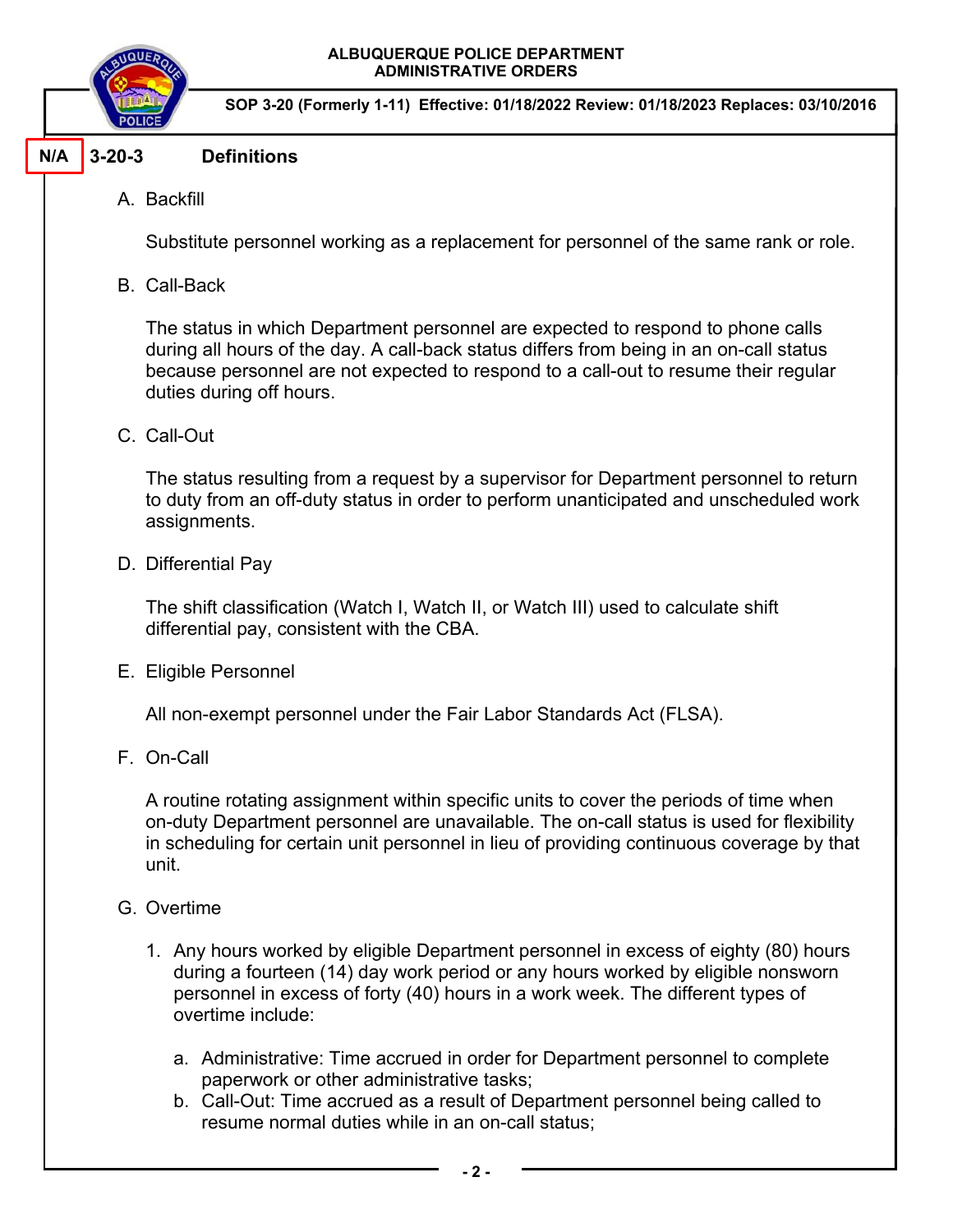

- c. Call for Service: Time accrued as a result of Department personnel responding to a call for service outside of their regular duty shift;
- d. Community Engagement: Time accrued as a result of Department personnel attending or participating in community engagement activities approved by the Office of the Chief of Police;
- e. Community Meeting: Time accrued as a result of Department personnel attending or participating in community meetings;
- f. District Court: Time accrued as a result of Department personnel participating in proceedings at the Bernalillo County District Court;
- g. Federal Court: Time accrued as a result of Department personnel participating in proceedings in the Federal Court;
- h. Grand Jury: Time accrued as a result of Department personnel participating in grand jury proceedings;
- i. Grant: Time accrued as a result of Department personnel performing duties or functions funded by a grant;
- j. Holiday Worked: Time accrued when Department personnel work an observed holiday. Department personnel may refer to the City of Albuquerque observed holiday list;
- k. Investigative: Time accrued as a result of Department personnel conducting an investigation that continues or occurs when they are not on their regular duty shift;
- l. Metropolitan Court: Time accrued as a result of Department personnel participating in proceedings in Metropolitan Court;
- m. Motor Vehicle Division (MVD) Hearings: Time accrued as a result of Department personnel participating in MVD hearings;
- n. Reimbursable: Time that is subject to funding or reimbursement from another City department or outside source;
- o. Special Events: Time accrued as a result of Department personnel working a special event that is authorized by the Office of the Chief;
- p. Tactical Operations Plan overtime is accrued as a result of personnel participating in a tactical operations plan;
- q. Training: Time accrued as a result of Department personnel attending training approved by the Office of the Chief of Police; and
- r. Use of Force: Time accrued as a result of Department personnel performing duties related to use of force documentation.
- H. Shift Designations
	- 1. Permanent work shifts of the Department that are classified into one (1) of the following categories:
		- a. Watch I (Graveyard Shift): Any shift that begins between 1700 hours and 0329 hours;
		- b. Watch II (Day Shift): Any shift that begins between 0330 hours and 0959 hours; and
		- c. Watch III (Swing Shift): Any shift that begins between 1000 hours and 1659 hours.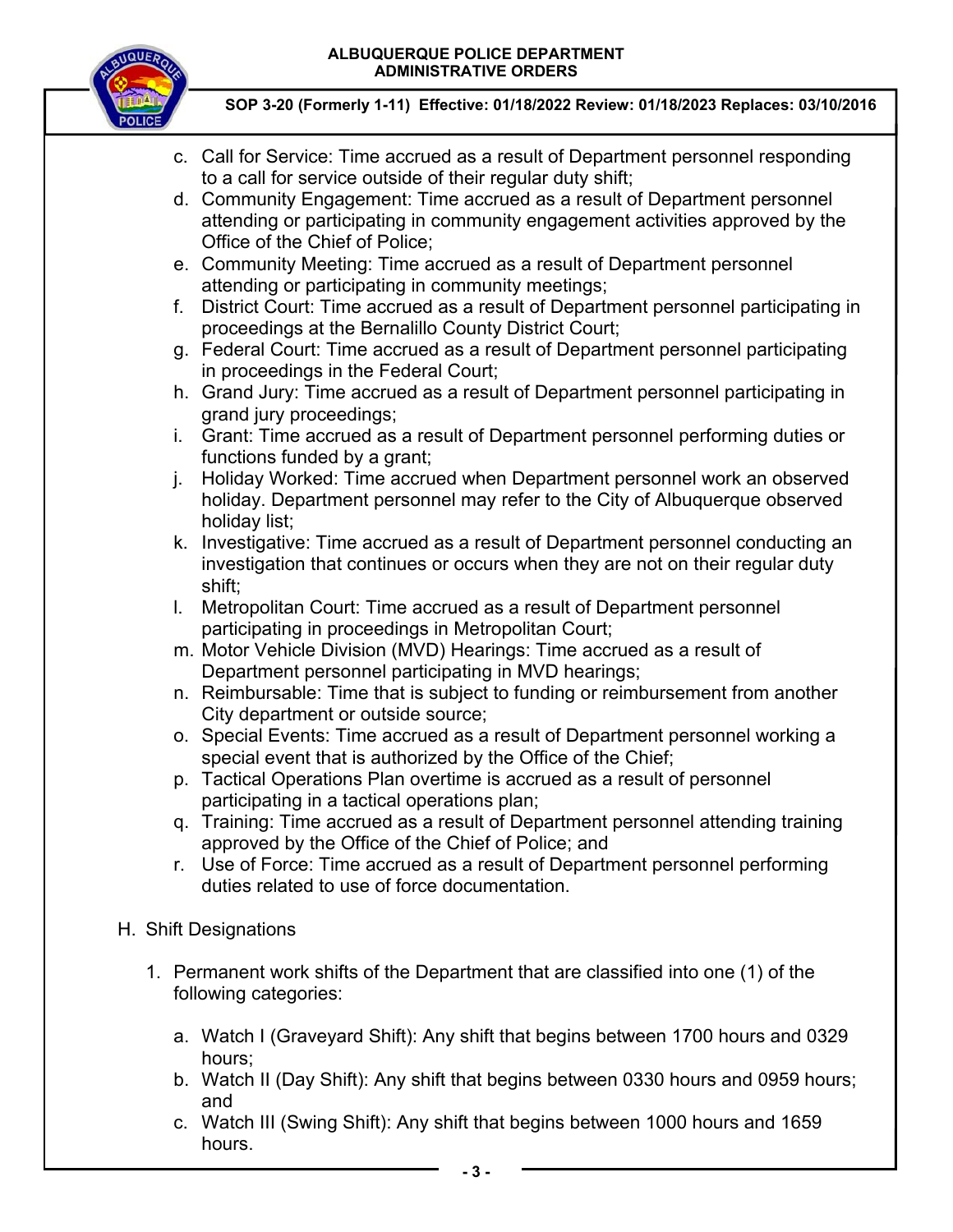

**SOP 3-20 (Formerly 1-11) Effective: 01/18/2022 Review: 01/18/2023 Replaces: 03/10/2016**

I. Special Assignments

Any shift or portion of a shift worked by Department personnel outside their normally scheduled shift or location.

- J. Types of Compensation
	- 1. Regular Time: Time that is paid at the employee's regular hourly rate.
	- 2. Overtime Compensation: Time that is paid at the rate of one-and-one-half (1.5) times of the eligible employee's regular hourly rate.
	- 3. Regular Comp Time: Overtime hours compensated as future time-off at the rate of one-and-one-half (1.5) hours for each overtime hour worked.
	- 4. Straight Comp Time: Time compensated with future time-off at the rate of one (1) hour for each hour worked.
- K. Temporary Upgrade

Department personnel who completed the required training who are temporarily upgraded to a higher rank or role in the event the regular supervisor is absent for more than eight (8) consecutive hours.

#### **3-20-4 Rules, Responsibilities, and Procedures 5**

- A. Overtime
	- 1. Eligible Department personnel shall receive overtime compensation for any overtime worked.
	- 2. Department personnel shall not exceed sixty-five (65) hours per week. This includes overtime paid or comp time earned through hours worked.
		- a. This does not include court overtime.
		- b. This does not include comp time earned through on-call status or City of Albuquerque firearms range practice.
		- c. All COT, grant overtime, and any other overtime worked per week shall be counted towards the weekly sixty-five (65) hour cap.
		- d. If unscheduled overtime, either by being held over or for Department needs, other than backfill, causes Department personnel to go over the weekly sixtyfive (65) hour weekly cap, they must notify their direct supervisor by the end of their work shift.
		- e. The Chief of Police or their designee, through issuance of a Special Order, can waive the weekly sixty-five (65) hour cap to meet the Department's operational needs.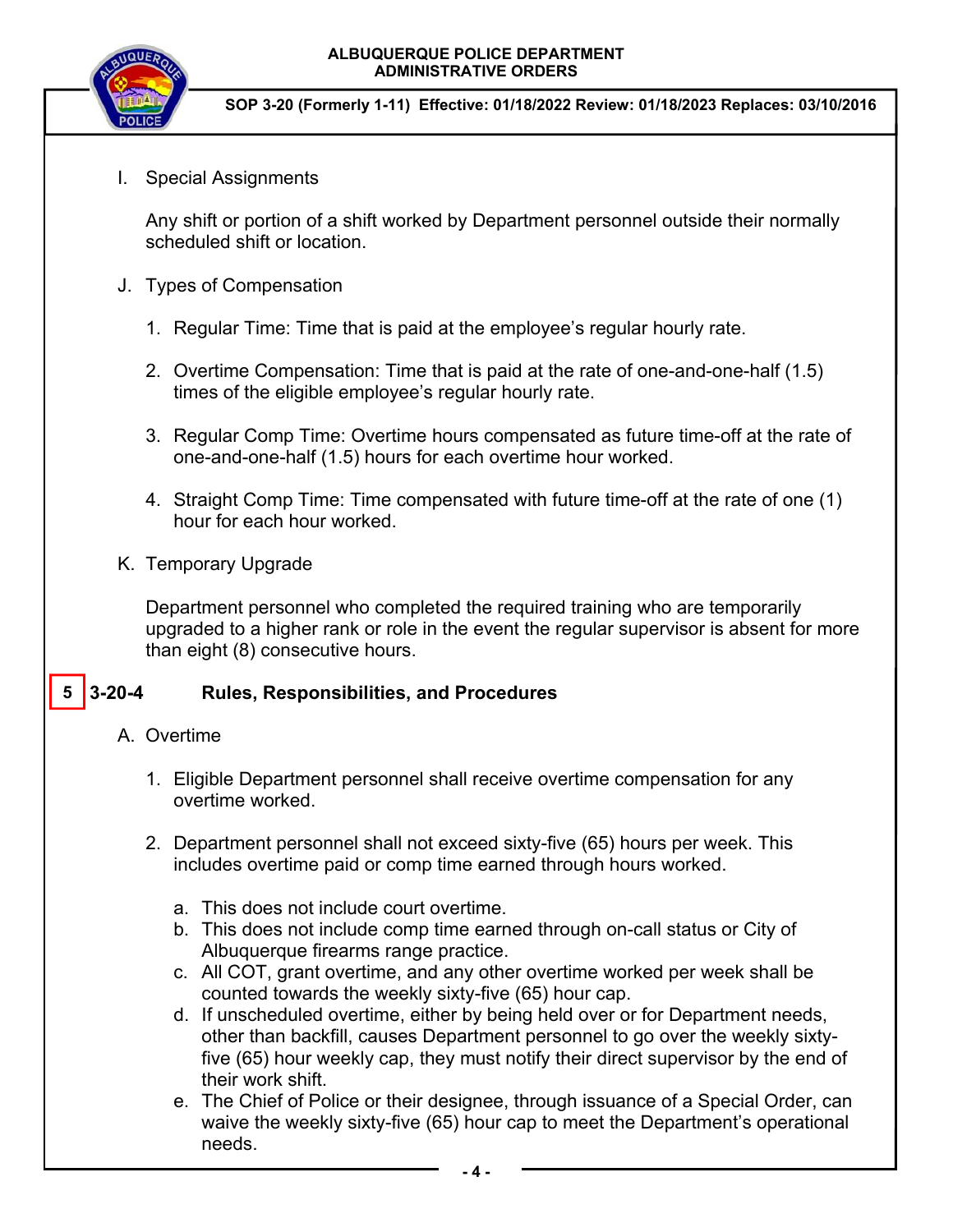

**6** 

- 3. The appropriate supervisor in the employee's chain of command shall approve all overtime, if it is considered acceptable.
- 4. The on-duty supervisor shall pre-approve all overtime, with the exception of court overtime and COT. On a daily basis, the on-duty supervisor shall record overtime within the payroll time keeping system to which the employee has been assigned. The on-duty supervisor shall review the dates or any COT worked, and confirm that the officer was not in an on-call status that would have prohibited the over time.
- 5. When possible, Department personnel working during normal business hours shall schedule work-related meetings, interviews, or appointments during their shift(s). If Department personnel cannot schedule meetings, interviews, or appointments during their shift(s), they shall notify their immediate supervisor and obtain approval from their commander before scheduling meetings, interviews, or appointments during off-duty hours. This section does not apply to Department personnel whose entire shift occurs during non-business hours.
- 6. When possible, Department personnel shall consolidate meetings, interviews, or appointments to reduce overtime expenditures.
- 7. Department personnel shall not sign-up for or accept an assignment for overtime if they are:
	- a. In an on-call status, except:
		- i. Sworn personnel who work for the Honor Guard Team, Horse Mounted Unit (HMU), or Emergency Response Team(s) (ERT). If these units are working overtime or comp time and there is a mandatory call-out, no disciplinary action will be taken for the missed COT assignments, if any; and
		- ii. Sworn personnel who work in an on-call status may sign-up for traffic grant overtime. If there is a mandatory call-out, no disciplinary action will be taken for the missed grant overtime.
			- 1. The entry within the payroll system must reflect the actual hours worked for each overtime event.
	- b. On an administrative leave/assignment;
	- c. On suspension;
	- d. On sick leave, Family Medical Leave Act (FMLA) leave, or educational leave;
	- e. Have physical or medical restrictions that impact their ability to perform the essential functions of a Field Services Bureau (FSB) officer;
	- f. On military leave; or
	- g. On injured light duty (ILD).
- B. Compensatory (Comp) Time
	- 1. The accumulation and use of comp time in lieu of paid overtime on a voluntary basis is prohibited, except as authorized by the employee's union contract and the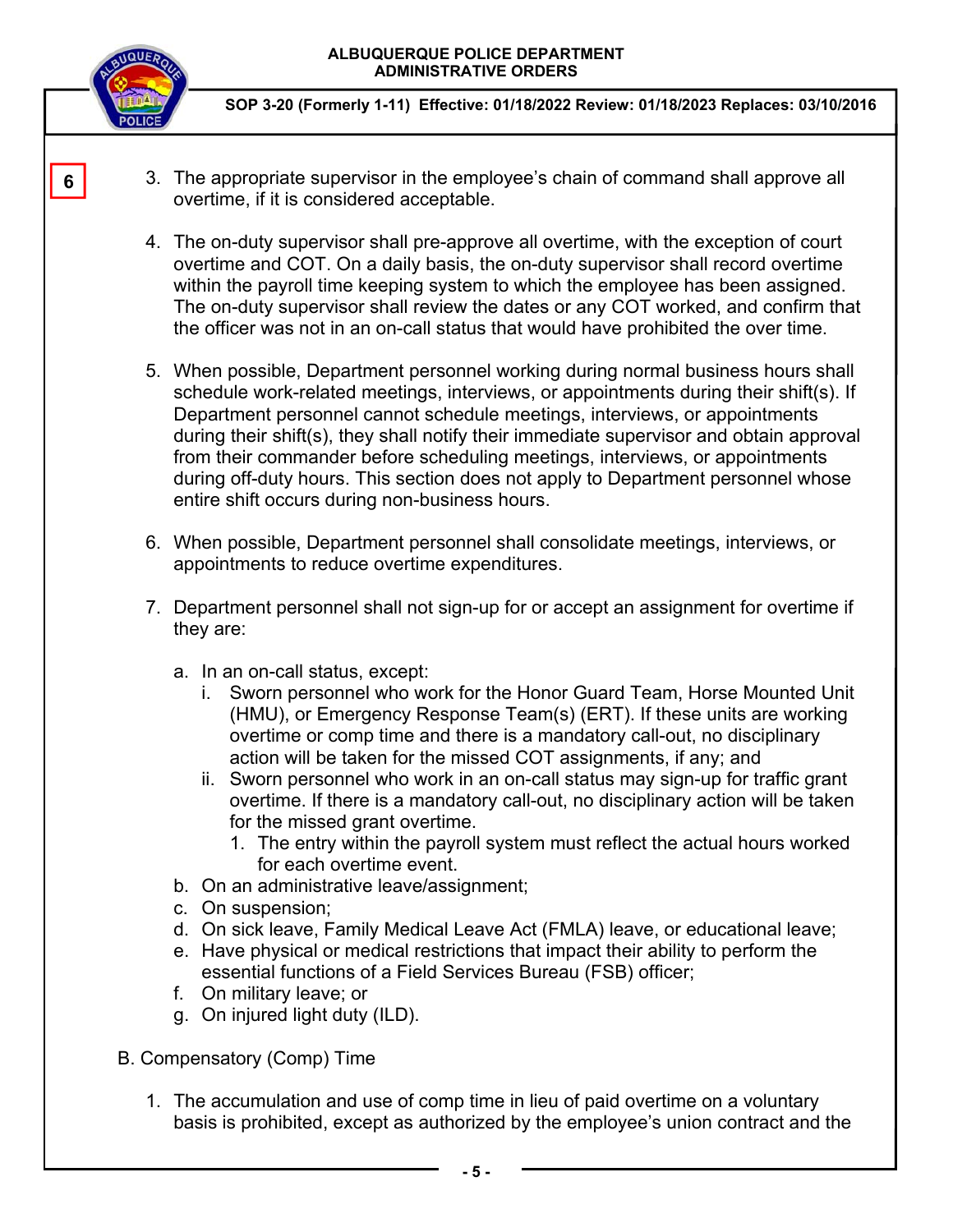

**4** 

**4** 

**SOP 3-20 (Formerly 1-11) Effective: 01/18/2022 Review: 01/18/2023 Replaces: 03/10/2016**

Fair Labor Standards Act (FLSA), and is subject to the following guidelines and restrictions:

- a. Comp time shall require the same approval process as overtime;
- b. Department personnel working in excess of forty (40) hours per week can choose to get paid at the rate of one and one-half (1.5) of their regular rate of pay or to earn comp time at the rate of one and one-half (1.5) hours for each hour worked; and
- c. The maximum amount of comp time that is accrued by any one Department employee is stipulated in their respective, current union contract.
	- i. Once Department personnel have achieved eighty-five percent (85%) of the comp time as permitted by their union contract, the Payroll Officer and Payroll Tech shall notify Department personnel and their commander or, when no commander is assigned, the Bureau Deputy Chief.
	- ii. The commander shall set a meeting with Department personnel who have achieved eight-five percent (85%) of the comp time threshold to ensure Department personnel do not exceed one-hundred percent (100%) of the union contract comp time threshold.
	- iii. Department personnel may have one-hundred percent (100%) of the union contract comp time threshold in their comp time bank.
	- iv. Department personnel shall ultimately be responsible for staying below the maximum comp time threshold.
		- 1. If Department personnel exceed the union contract comp time threshold due to a serious operational readiness concern, the supervisor of the affected employee shall prepare an Interoffice Memorandum to obtain written approval to exceed the comp time maximum for that employee. The Interoffice Memorandum shall be addressed to the supervisor's Bureau Deputy Chief.
- 2. Supervisors shall not request Department personnel to work overtime based on their preference for choosing comp time in lieu of paid overtime.
- 3. Time sheet entries must include the use of comp time and any additional comp time accrued.
- C. Overtime and Comp Time Approval
	- 1. Department personnel shall be logged on to a Computer-Aided Dispatch (CAD) system for all instances of overtime.
	- 2. Administrative Overtime

Prior to accrual, Department personnel shall obtain the Bureau Deputy Chief's approval of all administrative overtime.

3. Calls for Service/Late Call Overtime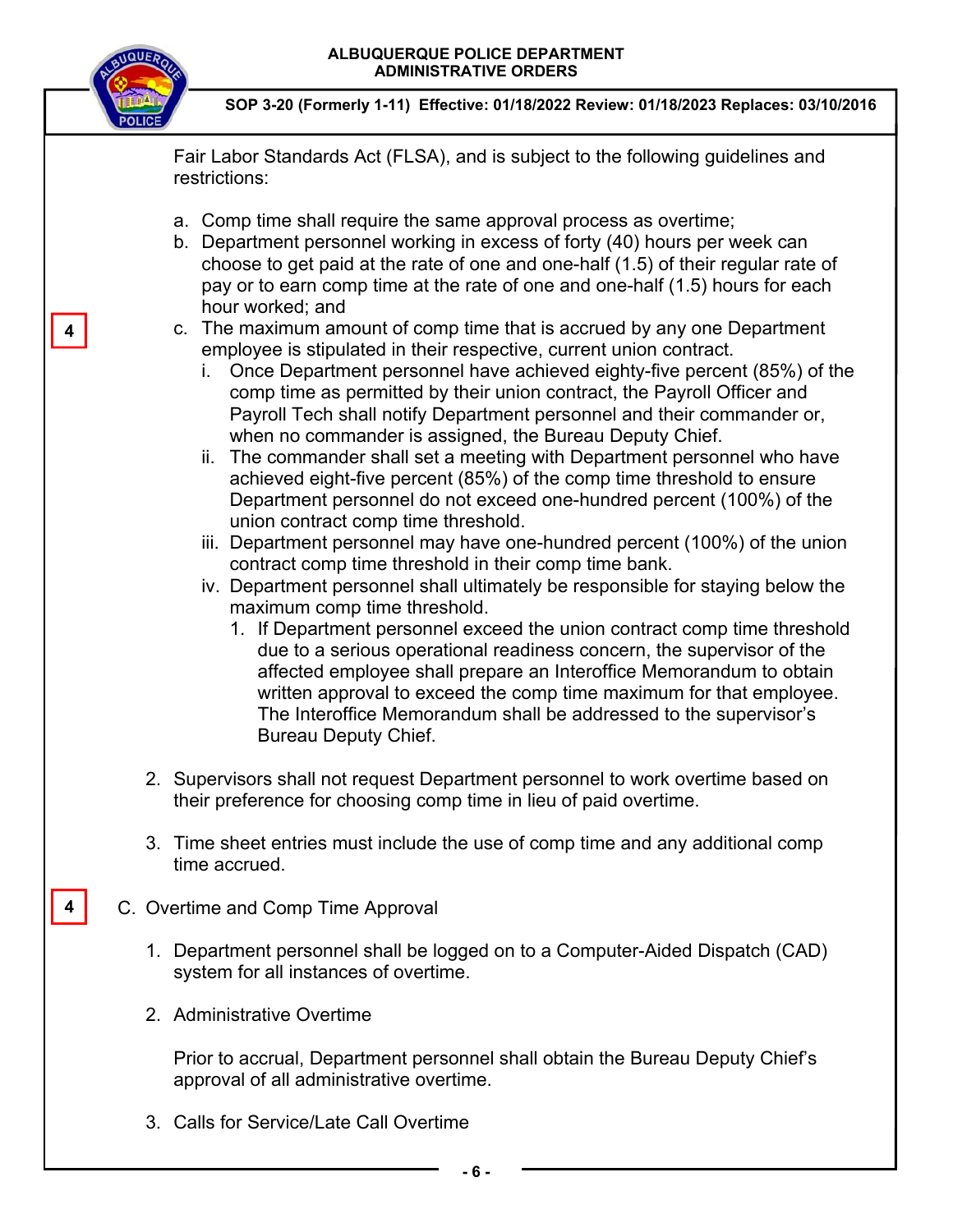

- a. Department personnel who must work outside their normal duty hours or who are being held over for calls for service shall obtain prior approval from an onduty supervisor.
- b. Department personnel shall complete documentation of all overtime in their respective payroll systems, which shall include:
	- i. The name of the supervisor authorizing the overtime;
	- ii. The area command in which the overtime was completed;
	- iii. A minimum of two (2) CAD or case numbers documented within the comments; or
	- iv. If Department personnel are held over for a single late call, the CAD or case number of the single call shall be documented.
- c. As soon as feasible, Department personnel working calls for service/late call overtime shall go off-duty. Every hour, an on-duty supervisor must review calls for service/late call overtime to evaluate the need for the continued use of overtime.
- d. This overtime is included in the weekly sixty-five (65) hour cap.
	- i. The direct supervisor of the employee must verify and audit the comments prior to approval of the overtime.
	- ii. If a supervisor requires an employee to work calls for service/late call overtime, the employee shall not be disciplined for going over the weekly sixty-five (65) hour cap.
- 4. On-Call Compensation
	- a. Department personnel in an on-call status must remain fit for duty and available to assume full responsibility of their duties within one (1) hours' notice. Department personnel in this status must be readily available to respond and provide a phone number that they shall immediately respond to.
	- b. Department personnel in an on-call status shall receive eight (8) hours of straight comp time for each seven (7) days of such assignment. If Department personnel are on-call on a day-to-day basis, they shall receive two (2) hours of straight comp time for every twenty-four (24) hours of such assignment, not to exceed eight (8) hours in a week.
- 5. Call-Out Compensation
	- a. An on-scene supervisor may call-out Department personnel in cases requiring immediate action by personnel who are off-duty.
		- i. The on-scene supervisor shall only call-out Department personnel necessary for the intervention.
	- b. Every hour, the on-duty supervisor shall evaluate the need for the continued use of employees in a call-out status.
	- c. Department personnel in a call-out status shall receive two (2) hours overtime compensation or overtime compensation for actual hours worked, whichever is greater.
- 6. Call-Back Compensation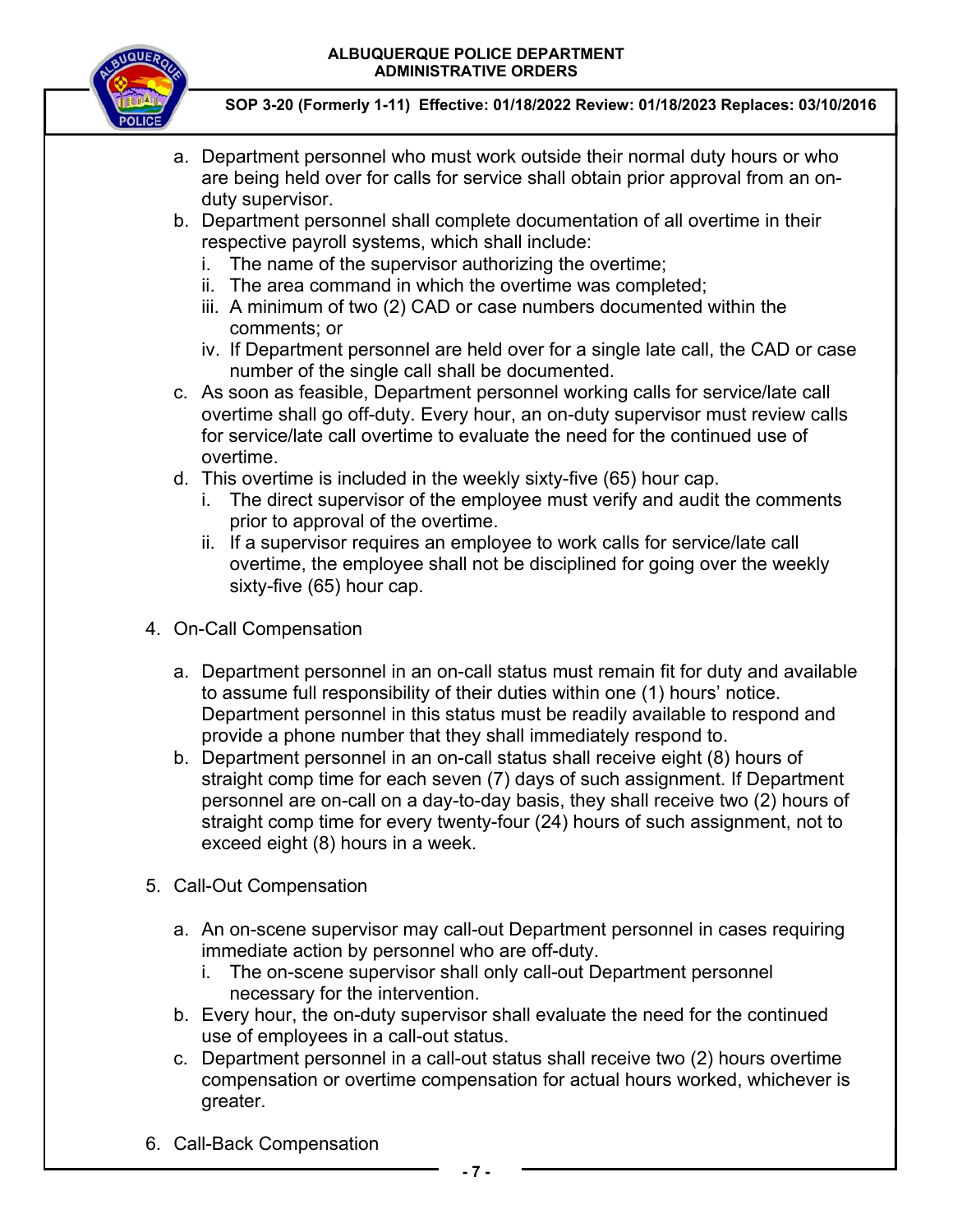

**SOP 3-20 (Formerly 1-11) Effective: 01/18/2022 Review: 01/18/2023 Replaces: 03/10/2016**

Department personnel who are authorized to be in a call-back status for six (6) or more days during a fourteen (14) day work period shall receive five (5) hours of comp time.

- 7. Community Meeting Overtime
	- a. Department personnel shall continue to make every effort to attend community meetings during their shift and/or adjust their hours.
		- i. However, in order to ensure that Department personnel are able to attend the required community meetings per the Court-Approved Settlement Agreement (CASA), commanders may approve overtime for Department personnel who are unable to attend a meeting during their shift and/or adjust their hours.
	- b. Department personnel shall not attend a community meeting for overtime without prior approval from their commander.
- 8. Court Overtime
	- a. Court overtime is not counted towards the weekly sixty-five (65) hour cap.
	- b. Payroll entries related to court overtime shall be consistent with the current union contract.
	- c. Sworn personnel who are involved in the arrest of individual(s) shall not involve other personnel with the incident solely for the addition of court overtime.
	- d. In cases where more than one (1) employee is involved in an arrest, the same employee shall write the Uniform Incident Report and citations whenever possible.
		- i. The last line of the Uniform Incident Report shall state which Department personnel are necessary for the prosecution of the case.
		- ii. If other Department personnel were only a witness to the incident, they shall state that in the Uniform Incident Report.
- 9. Grant Overtime
	- a. All grant overtime must be pre-approved by Planning Division personnel and the Chief of Police or their designee at the beginning of the grant cycle.
	- b. All grant overtime shall be clearly identified on the overtime entry.
	- c. The grant overtime shall be monitored and reviewed by the respective division commander or their designee.
	- d. Planning Division personnel shall be responsible for the monitoring and validation of all grant-funded overtime. In order to properly monitor grant overtime, it shall be necessary to forward a summary of the grant activity to Planning Division personnel, along with a detailed list of Department personnel working the assignment, their rate of pay, and hours worked. The summary shall be completed by the respective division commander or their designee.

10. Holiday Overtime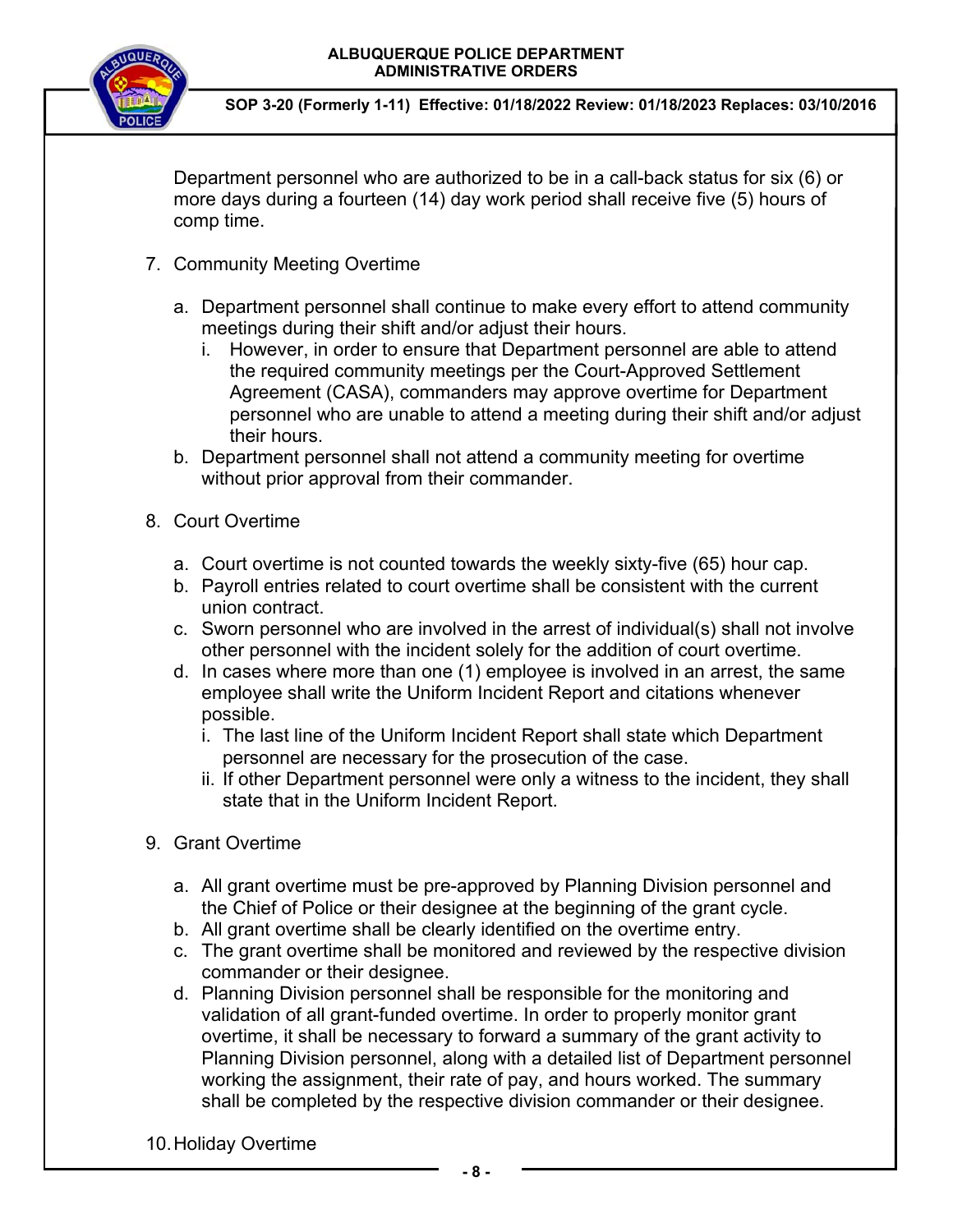

**SOP 3-20 (Formerly 1-11) Effective: 01/18/2022 Review: 01/18/2023 Replaces: 03/10/2016**

Eligibility for holiday overtime pay shall be consistent with the current CBA.

- 11. Investigation Overtime
	- a. An investigative unit supervisor may pre-approve investigation overtime only where the overtime is necessary to conduct or complete an investigation.
	- b. Whenever possible, investigators shall adjust their hours or have other sworn personnel who are on-duty assist in obtaining necessary statements or conducting follow-up investigations.
- 12. Reimbursable Overtime

Any overtime that is worked and subject to reimbursement from an outside funding source shall have that information noted within the payroll entry system. This does not include COT, consistent with this SOP.

- 13. Special Event Overtime
	- a. The Operations Review Section Lieutenant and/or the Special Services Section Lieutenant or their designee shall coordinate and assign overtime for a special event.
	- b. The request for additional overtime shall be pre-approved by the Chief of Police or their designee for all special events.
	- c. The Chief of Police or their designee may waive the weekly sixty-five (65) hour cap through a Special Order to provide sufficient staffing for special events.
- 14. Tactical Operations Plan Overtime
	- a. The Department personnel's commander and their Bureau Deputy Chief shall pre-approve all tactical operations plan overtime.
	- b. All written tactical operations plans must include clear language as to whether overtime is authorized.
- 15. Training Overtime
	- a. Training
		- i. Training shall normally be conducted during designated duty hours.
		- ii. Work hours shall be adjusted to meet training needs.
		- iii. All training overtime shall require the approval of the Chief of Police prior to accrual.
	- b. Range Practice Comp Time Incentive
		- i. Range practice time is incentivized by allowing straight comp time.
		- ii. Sworn personnel shall categorize range practice time as straight comp time in their payroll system.
		- iii. Sworn personnel are ineligible for any compensation unless the practice is conducted at a Department-authorized firearms range.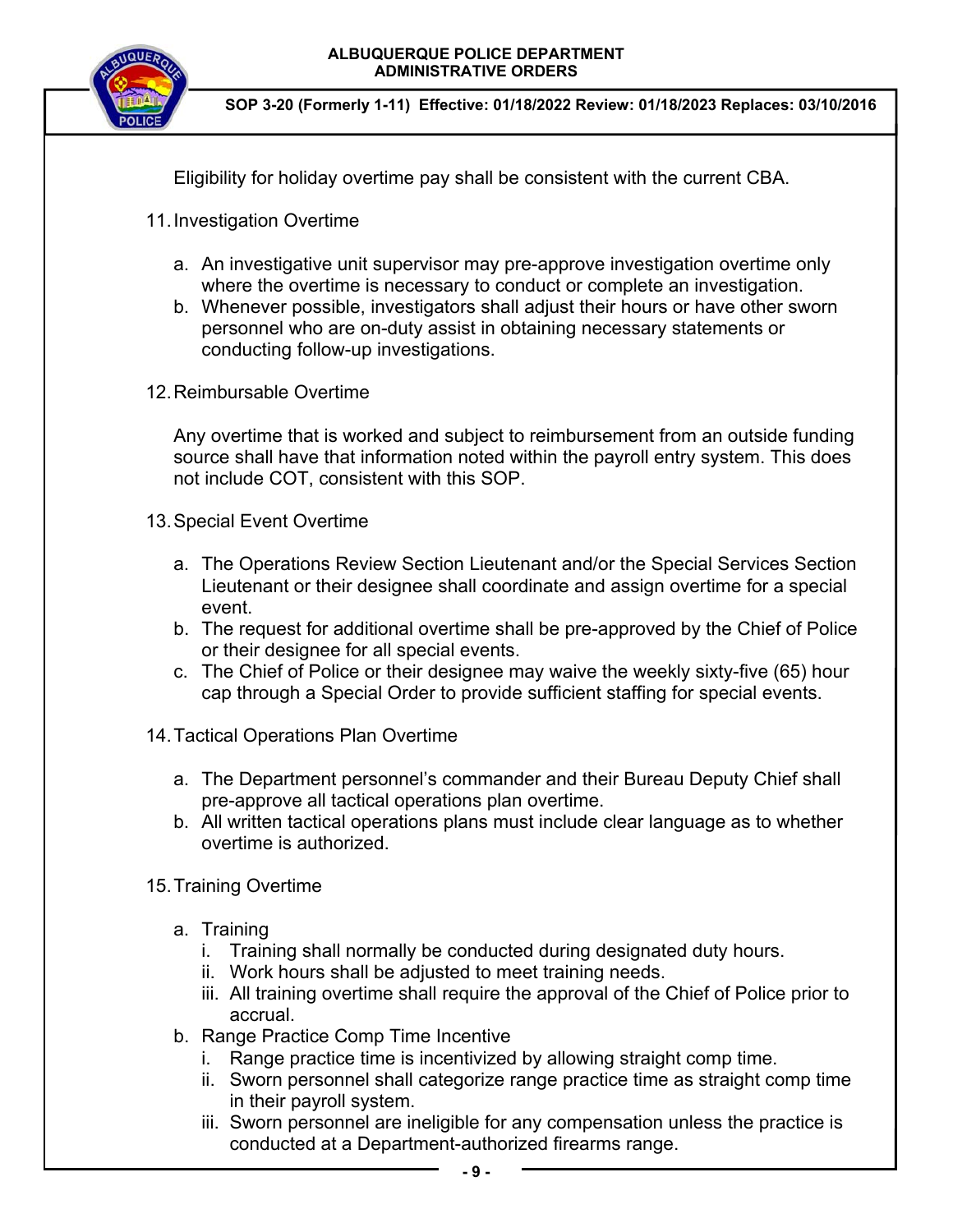

**SOP 3-20 (Formerly 1-11) Effective: 01/18/2022 Review: 01/18/2023 Replaces: 03/10/2016**

- iv. Sworn personnel shall sign-in on the firearms range logbook.
	- 1. The firearms range logbook shall be retained for one-hundred-and-eighty (180) days and shall be available for audit purposes.
- v. A total of two (2) hours of straight comp time shall be earned or permitted per month.
- D. Backfill Overtime
	- 1. No backfill overtime is permitted if minimum staffing levels can be maintained.
		- a. If staffing levels cannot be maintained, the supervisor requesting backfill overtime levels shall request prior approval from the respective division commander or their designee.
		- b. Department personnel shall add comments to their payroll entries, identifying the name of the supervisor who approved the backfill overtime.
- E. Overtime/Comp Time Usage and Review
	- 1. If a supervisor authorizes comp time or time off that causes manning levels to fall below seventy percent (70%), the supervisor shall obtain prior authorization from the division commander.
		- a. No shift vacancy shall be filled by use of overtime, if the vacancy was caused by the use of comp time or vacation time of other Department personnel, without the division commander's authorization.

## 2. Payroll Oversight

**4** 

- a. Payroll Section personnel shall only compensate personnel on overtime/comp time additions or usage with documented comments within the payroll system.
- b. The Payroll Officer shall follow-up and ensure that all payroll entries are documented with comments or the entry shall go unpaid/unapproved.
- c. The Payroll Officer shall produce a written report at the end of each payroll cycle with a list of all Department personnel who have exceeded and earned over twenty-five (25) hours of overtime in one (1) week.
	- i. This report shall be provided per pay period and to the employee's entire chain of command, up to and including the commander of their division.
	- ii. Commanders shall investigate every instance of excess overtime that is not pre-approved and follow Department SOP regarding excessive overtime. Commanders shall initiate an Internal Affairs Request (IAR) no later than twenty-four (24) hours after obtaining the knowledge of a potential policy violation as necessary.
- 3. All overtime and comp time usage requests shall be approved by supervisors no later than the Monday following close of the current pay period at 0800 hours.
	- a. All exception entries must have comments included.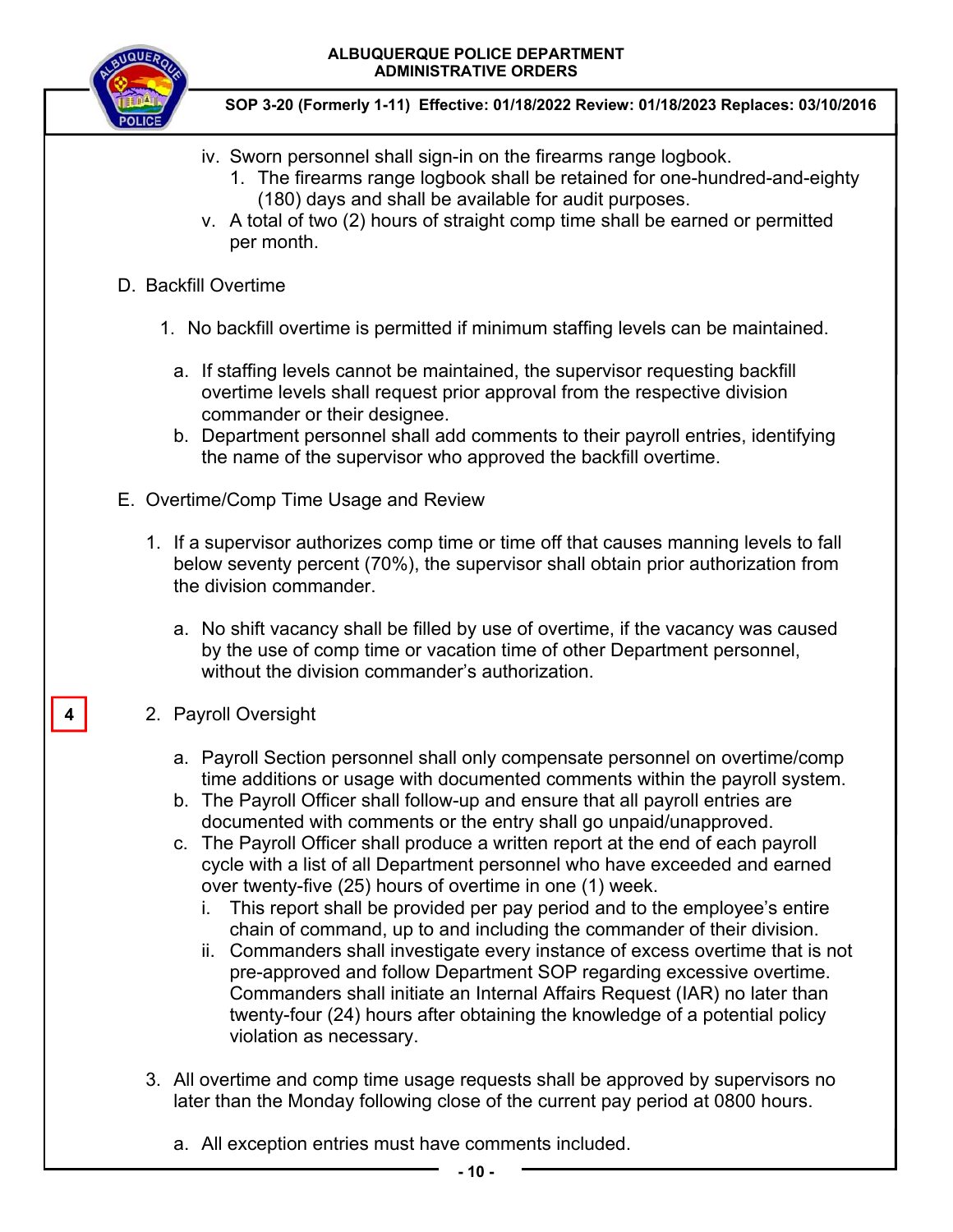|   | ALBUQUERQUE POLICE DEPARTMENT<br><b>ADMINISTRATIVE ORDERS</b>                                                                                                                                                                                                                                                                                                                                                                                                                                                                                                                                                                                                                                                                                                                                                                                                                                                                                                                             |
|---|-------------------------------------------------------------------------------------------------------------------------------------------------------------------------------------------------------------------------------------------------------------------------------------------------------------------------------------------------------------------------------------------------------------------------------------------------------------------------------------------------------------------------------------------------------------------------------------------------------------------------------------------------------------------------------------------------------------------------------------------------------------------------------------------------------------------------------------------------------------------------------------------------------------------------------------------------------------------------------------------|
|   | SOP 3-20 (Formerly 1-11) Effective: 01/18/2022 Review: 01/18/2023 Replaces: 03/10/2016                                                                                                                                                                                                                                                                                                                                                                                                                                                                                                                                                                                                                                                                                                                                                                                                                                                                                                    |
|   | Exception entries are defined as any scheduled or unscheduled hours<br>i.<br>outside of an employee's regular duty shift.<br>ii. The supervisor must audit and verify the entry for accuracy prior to approval.                                                                                                                                                                                                                                                                                                                                                                                                                                                                                                                                                                                                                                                                                                                                                                           |
| 6 | F. Chief's Overtime (COT) Program                                                                                                                                                                                                                                                                                                                                                                                                                                                                                                                                                                                                                                                                                                                                                                                                                                                                                                                                                         |
|   | 1. Department personnel who wish to participate in the COT Program shall contact<br>the COT Coordinator and provide all necessary information. Department personnel<br>shall refer to the Chief's Overtime Handbook for additional requirements of the<br>COT Program.                                                                                                                                                                                                                                                                                                                                                                                                                                                                                                                                                                                                                                                                                                                    |
|   | 2. Patrolman Second Class (P2/C) who are off on-the-job (OJT) training through the<br>rank of lieutenant may sign-up for COT assignments.                                                                                                                                                                                                                                                                                                                                                                                                                                                                                                                                                                                                                                                                                                                                                                                                                                                 |
|   | a. Compensation for working COT shall be paid at the Department employee's<br>current rank/pay rate at one-and-one-half (1.5) times per hour worked and only<br>for jobs that they are trained to perform.                                                                                                                                                                                                                                                                                                                                                                                                                                                                                                                                                                                                                                                                                                                                                                                |
|   | 3. Supervisors Working COT                                                                                                                                                                                                                                                                                                                                                                                                                                                                                                                                                                                                                                                                                                                                                                                                                                                                                                                                                                |
|   | a. Supervisors may sign-up for any assignment requiring a supervisor.<br>b. Department personnel may not sign-up for or accept assignments designated<br>for personnel at a lower paygrade.                                                                                                                                                                                                                                                                                                                                                                                                                                                                                                                                                                                                                                                                                                                                                                                               |
|   | 4. COT Hour Limitations                                                                                                                                                                                                                                                                                                                                                                                                                                                                                                                                                                                                                                                                                                                                                                                                                                                                                                                                                                   |
|   | a. Department personnel are prohibited from working more than twenty-five (25)<br>hours of COT per week.                                                                                                                                                                                                                                                                                                                                                                                                                                                                                                                                                                                                                                                                                                                                                                                                                                                                                  |
|   | b. Any COT hours worked are counted towards the weekly sixty-five (65) hour<br>cap.                                                                                                                                                                                                                                                                                                                                                                                                                                                                                                                                                                                                                                                                                                                                                                                                                                                                                                       |
|   | c. It is the employee's responsibility to monitor their total number of hours worked<br>in any capacity.<br>i. If a COT assignment causes the Department employee to exceed the<br>weekly sixty-five (65) hour cap, the employee working the assignment must<br>advise a supervisor and note the overage on the COT paperwork.<br>ii. If unscheduled overtime causes the Department employee to exceed the<br>weekly sixty-five (65) hour cap, and they have additional COT assignments<br>scheduled for later in the pay period, the additional assignments must be<br>posted on SharePoint to attempt to obtain coverage.<br>1. If coverage cannot be found after posting, the approval to work the<br>assignment must be granted by one (1) rank above the employee and at<br>the minimum rank of lieutenant.<br>2. The COT Coordinator shall note the approval in the COT Program<br>Access Database.<br>d. Department personnel shall not send City-wide emails to broadcast any COT |
|   | assignments.                                                                                                                                                                                                                                                                                                                                                                                                                                                                                                                                                                                                                                                                                                                                                                                                                                                                                                                                                                              |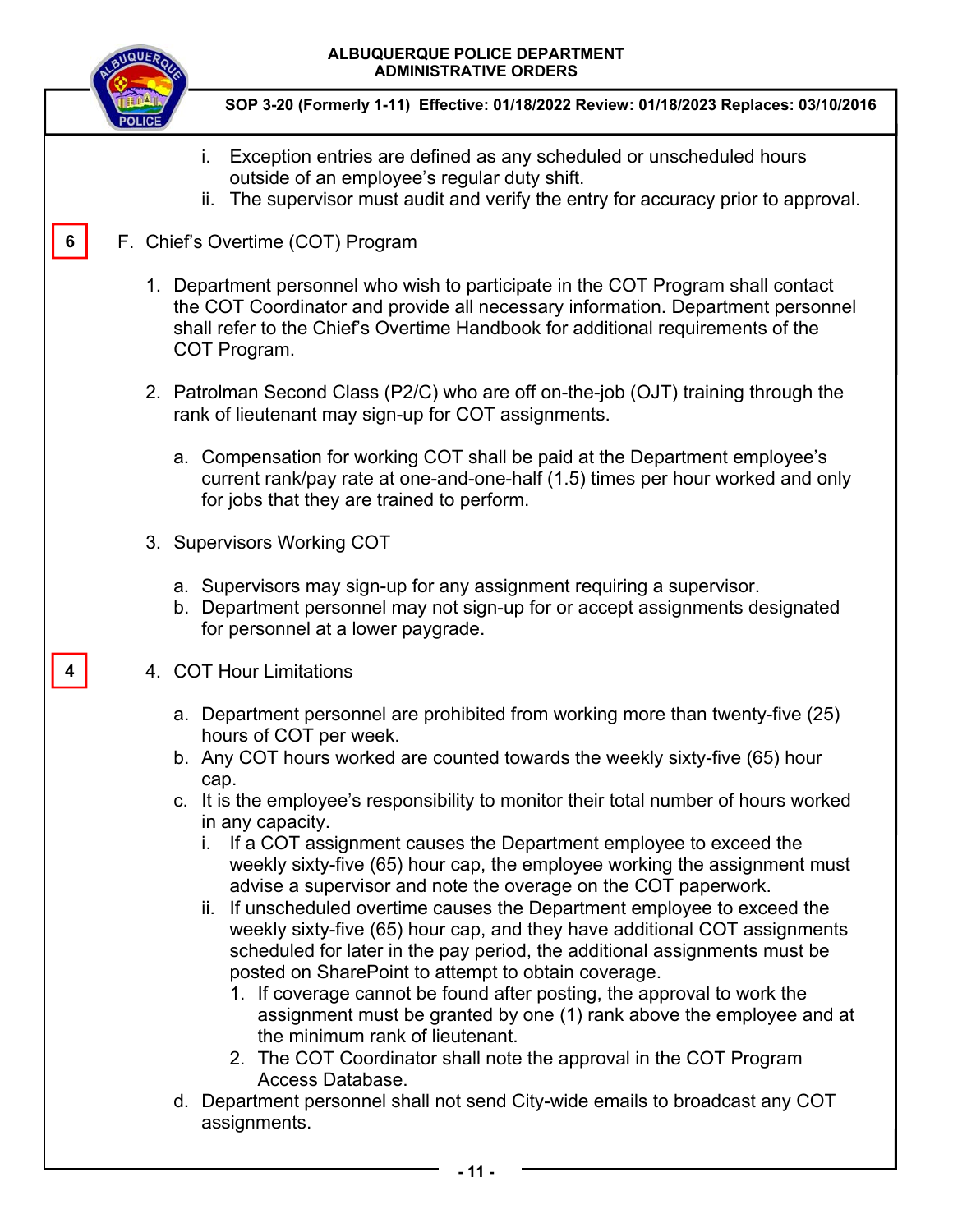

- e. If a vendor makes a request to exclude sworn personnel from specific assignments, an email describing the reason the officer should not work at the assignment shall be sent to the COT Supervisor.
	- i. The COT Supervisor shall forward the email to the officer's supervisor.
	- ii. The officer's supervisor shall initiate an investigation and submit an IAR no later than twenty-four (24) hours after obtaining the knowledge of a potential policy violation.
- 5. Approval of COT Documents
	- a. Department personnel receive a minimum of two (2) hours COT pay for any time worked under two (2) hours.
		- i. If Department personnel arrive at an assignment that has been canceled without their knowledge, they shall receive two (2) hours pay.
		- ii. If the assignment ends early, Department personnel shall only claim the hours they actually worked above the two (2) hours.
		- iii. The vendor must sign the COT work order to confirm that personnel worked the hours indicated at the vendor's place of business. If the vendor does not sign the COT work order, the employee shall not be paid.
	- b. The COT Coordinator shall conduct an audit of thirty percent (30%) of all COT entries per pay period to ensure there is an appropriate CAD entry to support the assignment.
		- i. Any discrepancy between the CAD entry and the assignment shall be reported to and investigated by the employee's direct supervisor.
		- ii. A copy of the discrepancy report shall be copied and sent through the chain of command to one (1) rank above the employee's direct supervisor.
- 6. Department personnel working COT assignments shall adhere to the following standing orders:
	- a. While working a COT assignment, Department personnel shall adhere to all Department rules and regulations;
	- b. Civilian ride-alongs shall not be permitted on any COT assignments;
	- c. Department personnel shall not leave their assignment to respond to other calls for service except in the event of a Priority 1 dispatch in the immediate area of the COT assignment;
	- d. Sworn personnel who make an arrest during their assignment are responsible for transporting the prisoner(s) to the Prisoner Transport Center (PTC) or the Metropolitan Detention Center (MDC). Department personnel are to immediately return to their COT assignment after booking prisoner(s) if they are still within the assignment time frame;
	- e. Department personnel shall wear their unit's duty uniform with the exception of plainclothes personnel who shall wear a standard or alternate duty uniform;
	- f. All COT assignments shall require at least one (1) fully marked police vehicle capable of transporting a prisoner with a cage;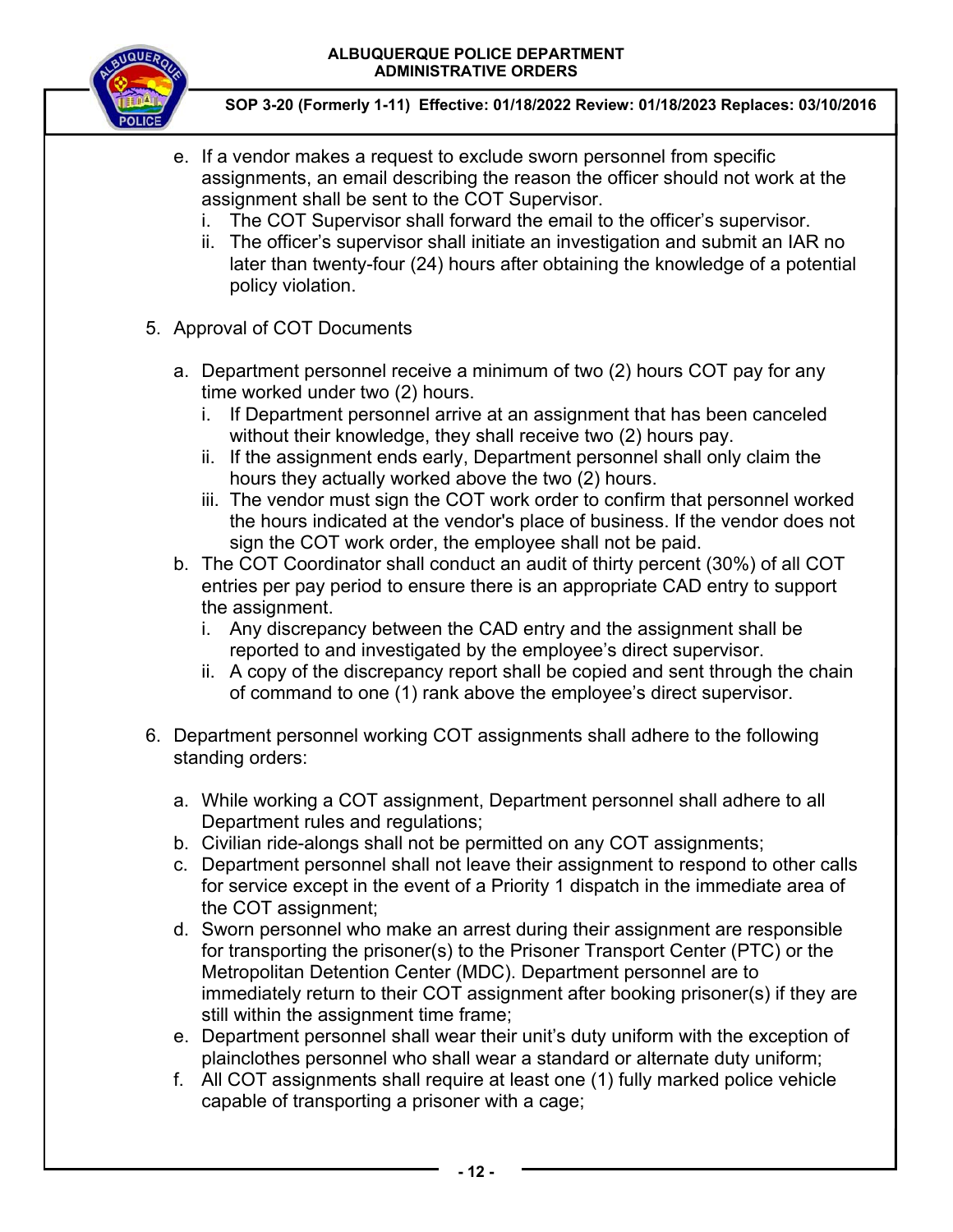

**6** 

- g. Department personnel working a COT assignment may assist with unrelated requests when approached by a community member, provided it does not interfere with their current COT assignment; or
- h. If the request does interfere with the assignment, the employee shall assist the community member by having sworn personnel dispatched from FSB.
- 7. For any complaints or disciplinary action generated during COT assignments, an IAR shall be generated, consistent with SOP Complaints Involving Department Personnel, by the supervisor assigned to the outside activity, or if there is no supervisor for the outside activity, the sector supervisor, at the time of the incident occurred.
- 8. Sworn personnel on COT involved in all uses of force, including shows of force, shall immediately report the incident, consistent with SOP Use of Force: Reporting by Department Personnel, as follows:
	- a. To the supervisor assigned to COT, if assigned;
	- b. To the on-duty supervisor, if a supervisor for the COT had not been assigned; or
	- c. The supervisor shall have the investigative responsibility, consistent with SOP Use of Force: Reporting by Department Personnel.
- 9. Department personnel who violate any provision of this SOP relating to the COT Program shall be subject to suspension or disqualification from the COT Program as follows:
	- a. A one (1) month suspension from working COT assignments for every missed assignment within one (1) calendar year of the date of the missed assignment;
	- b. Suspension from signing up or working COT shall commence with the next scheduled sign-up period; or
	- c. Suspension or disqualification from COT shall not be subject to a grievance under the City's Merit System Ordinance on compensation.
- G. Upgrades and Certified Acting Sergeants
	- 1. When a supervisor is scheduled to be away from work for eight (8) consecutive hours or more, a subordinate may temporarily be upgraded to the higher graded position.
		- a. A supervisor shall submit a Department Interoffice Memorandum Upgrade Request their division commander through the employee's chain of command to their division commander when upgrading their subordinate.
		- b. Temporary upgrades to commander and above shall be submitted to the Bureau Deputy Chief.
		- c. If required, all temporarily upgraded supervisors must be certified for the respective position by the Academy Division.